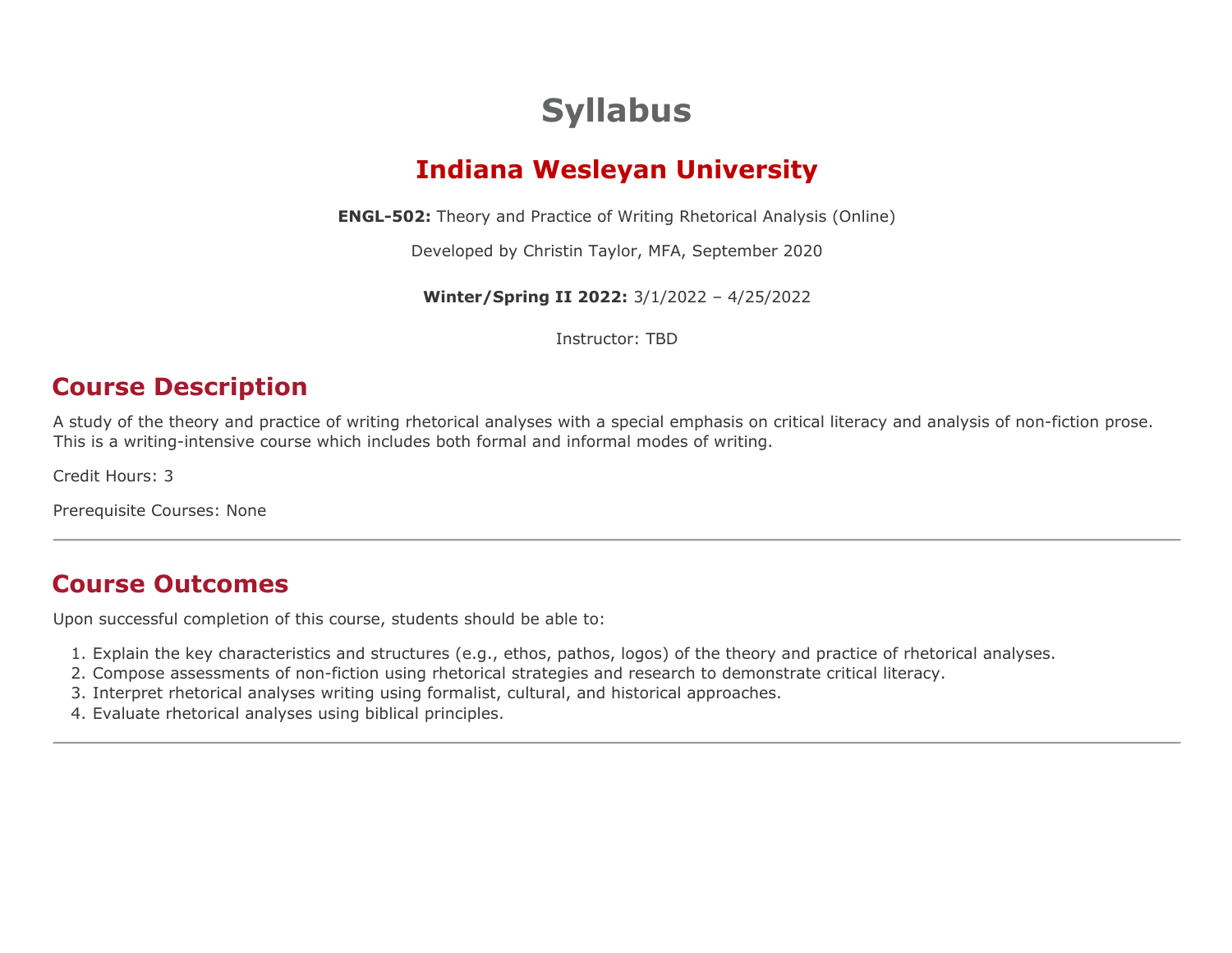# **Course Topics**

- Application of critical literacy to commercial, visual, and literary texts
- Introduction to the theory of rhetorical analysis writing
- Interpreting rhetorical writing Identifying key characteristics of rhetoric
- Identifying key structures of rhetorical analysis writing
- Using biblical principles to analyze rhetoric in writing
- Using biblical principles to develop rhetorical writing
- Writing as a process
- Researching and organizing ideas
- Utilizing effective writing techniques, including varying sentence structure, transitions, tone, voice, and diction Implementing
- rhetoric into writing
- Writing in response to advanced composition exam prompts and under exam conditions
- Peer evaluation

### **Course Resources**

Sellnow, D. (2018). *The Rhetorical Power of Popular Culture: Considering Mediated Texts.* 3<sup>rd</sup> Ed. Sage Publications.

# **IWU Diversity Statement**

IWU, in covenant with God's reconciling work and in accordance with the Biblical principles of our historic Wesleyan tradition, commits to build a community that reflects Kingdom diversity.

We will foster an intentional environment for living, teaching, and learning, which exhibits honor, respect, and dignity. Acknowledging visible or invisible differences, our community authentically values each member's earthly and eternal worth. We refute ignorance and isolation and embrace deliberate and courageous engagement that exhibits Christ's commandment to love all humankind. (2016)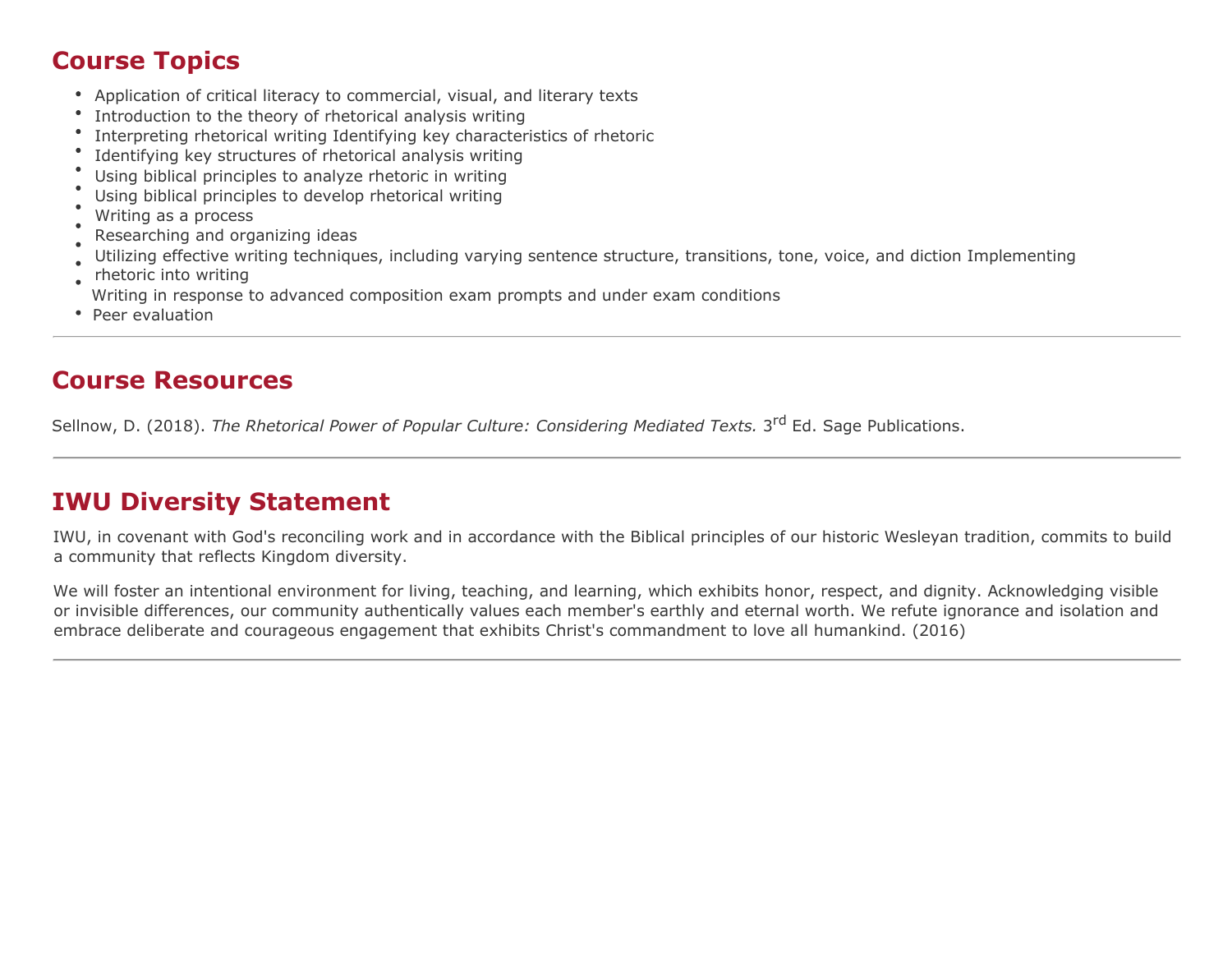# **Grading Scale**

| <b>Grade</b> | <b>Quality Points Per Credit</b> | Percentage        | <b>Score</b> |
|--------------|----------------------------------|-------------------|--------------|
| A            | 4.0                              | 95%-100%          | 950-1000     |
| $A-$         | 3.7                              | 92%-94.9%         | 920-949      |
| $B +$        | 3.3                              | 89%-91.9%         | 890-919      |
| В            | 3.0                              | 85%-88.9%         | 850-889      |
| $B-$         | 2.7                              | 82%-84.9%         | 820-849      |
| $C +$        | 2.3                              | 79%-81.9%         | 790-819      |
| $\mathbf C$  | 2.0                              | 75%-78.9%         | 750-789      |
|              |                                  |                   |              |
| Grade        | <b>Quality Points Per Credit</b> | <b>Percentage</b> | <b>Score</b> |
| $C-$         | 1.7                              | 72%-74.9%         | 720-749      |
| $D+$         | 1.3                              | 69%-71.9%         | 690-719      |
| D            | 1.0                              | 65%-68.9%         | 650-689      |
| F            | 0.0                              | $0\% - 64.9\%$    | $0 - 649$    |

**Note:** In graduate level courses, a grade of C- or below will require the course to be repeated.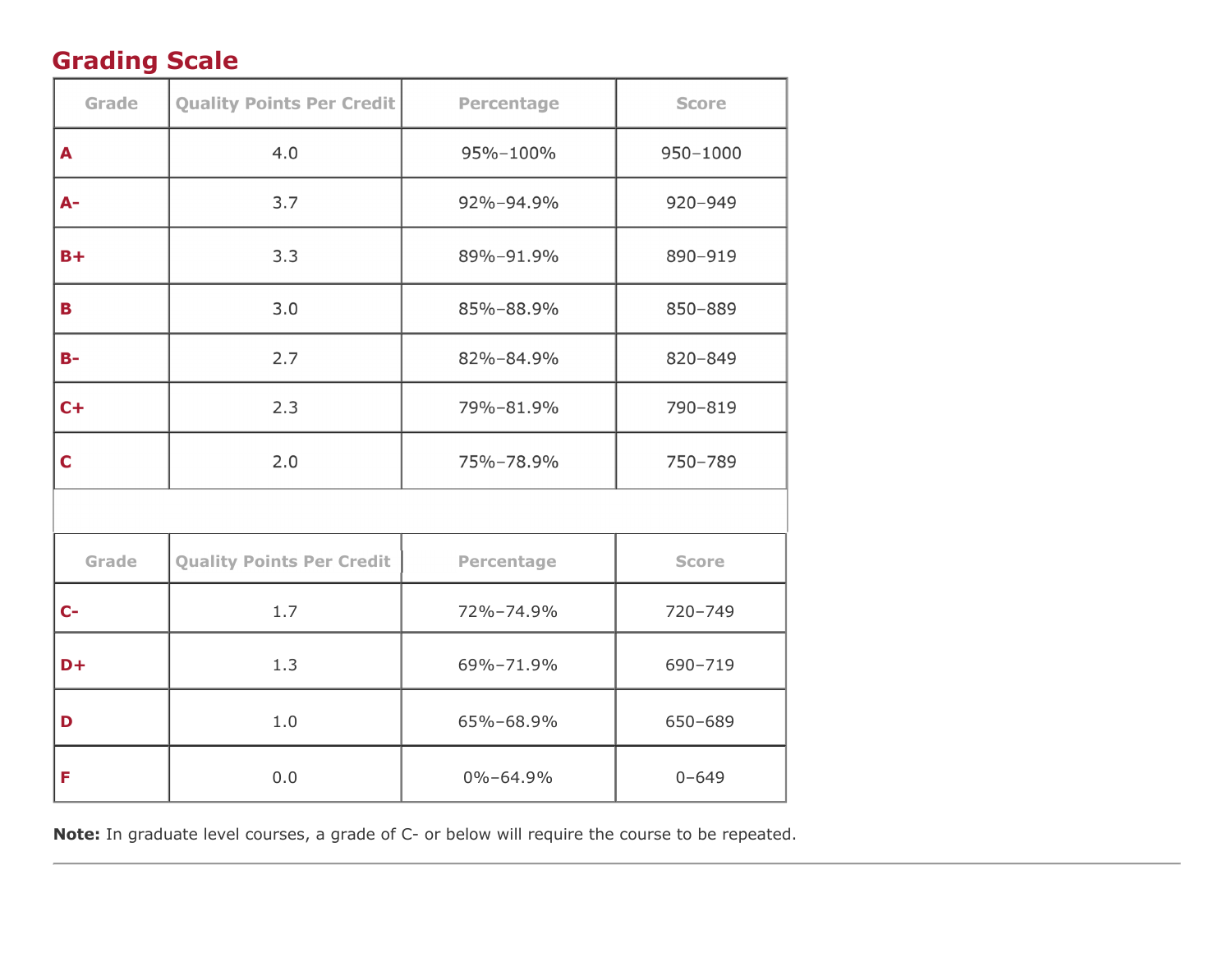# **Grading Policies**

Your grading policy for your course is dependent on your school and program. Your grading policies can be found in the IWU Catalog.

# **Letter Grade Equivalencies**

| Grade | <b>Quality Points Per Credit</b>                                                                                                                                                                                                                                                                                                                                                                                                                                                                                                              |
|-------|-----------------------------------------------------------------------------------------------------------------------------------------------------------------------------------------------------------------------------------------------------------------------------------------------------------------------------------------------------------------------------------------------------------------------------------------------------------------------------------------------------------------------------------------------|
| А     | Clearly stands out as excellent performance. Has unusually sharp insights into material and initiates thoughtful<br>questions. Sees many sides of an issue. Articulates well and writes logically and clearly.<br>Integrates ideas previously learned from this and other disciplines. Anticipates next steps in<br>progression of ideas. Example "A" work should be of such nature that it could be put on reserve for all<br>cohort members to review and emulate. The "A" cohort member is, in fact, an example for others to<br>follow.   |
| в     | Demonstrates a solid comprehension of the subject matter and always accomplishes all course requirements.<br>Serves as an active participant and listener. Communicates orally and in writing at an acceptable level for the<br>degree program. Work shows intuition and creativity. Example "B" work<br>indicates good quality of performance and is given in recognition for solid work; a "B" should be<br>considered a good grade and awarded to those who submit assignments of quality less than the<br>exemplary work described above. |
| Grade | <b>Quality Points Per Credit</b>                                                                                                                                                                                                                                                                                                                                                                                                                                                                                                              |
| C     | Quality and quantity of work in and out of class is average. Has marginal comprehension,<br>communication skills, or initiative. Requirements of the assignments are addressed at least minimally.                                                                                                                                                                                                                                                                                                                                            |
| D     | Quality and quantity of work is below average. Has minimal comprehension, communication skills, or<br>initiative. Requirements of the assignments are addressed at below acceptable levels.                                                                                                                                                                                                                                                                                                                                                   |
| F     | Quality and quantity of work is unacceptable and does not qualify the student to progress to a more<br>advanced level of work.                                                                                                                                                                                                                                                                                                                                                                                                                |

**Note**: In graduate-level courses, a grade of C- or below will require the course to be repeated.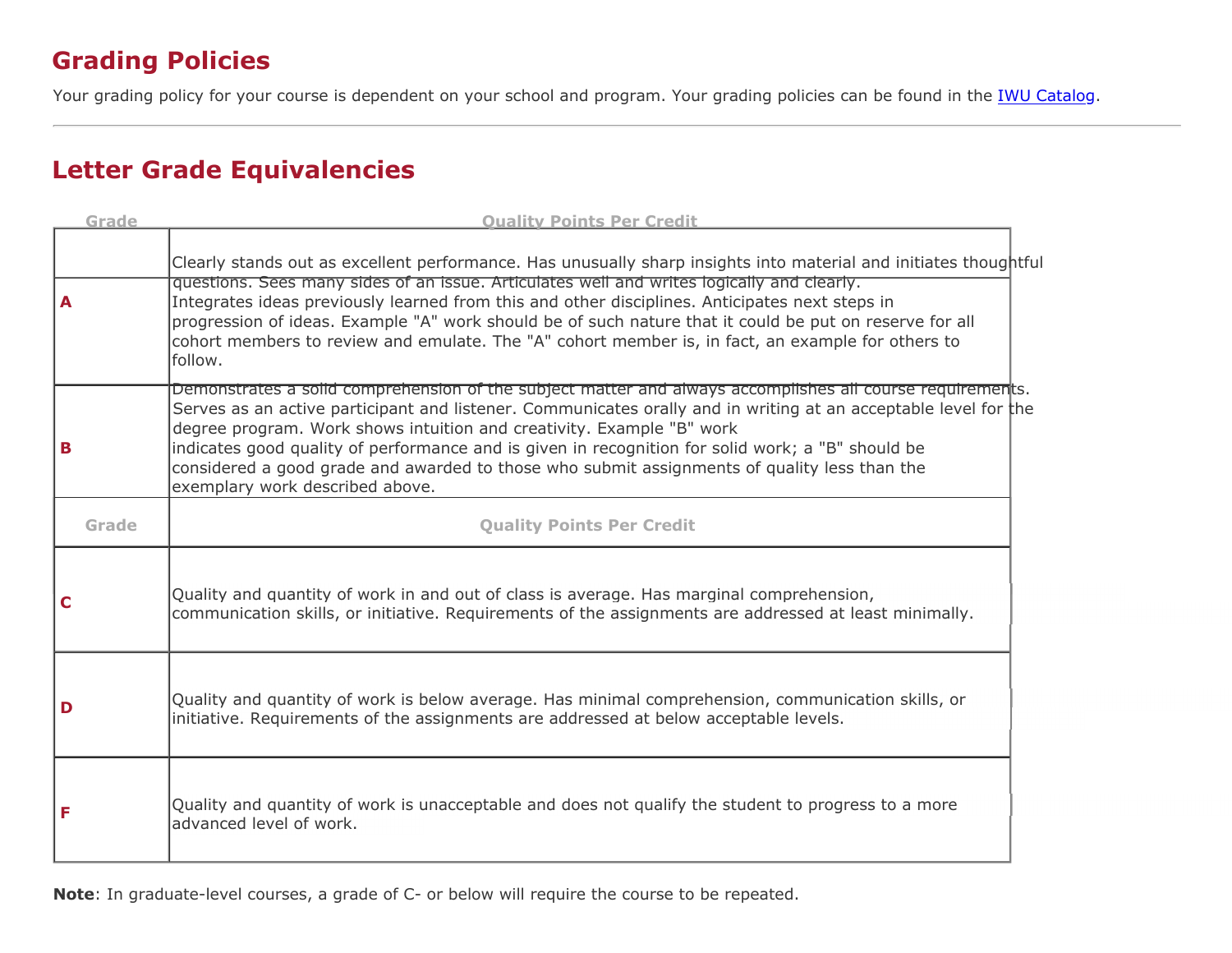### **Grade Summary**



# **Workshop Outlines**

#### **Workshop One Outcomes**

- Identify how we embody rhetoric to meet the expectations of varying audiences.
- $\bullet$ Engage with others as part of a learning community.
- Identify the characteristics of popular culture as a text.
- $\bullet$ Articulate the value of learning to analyze these texts rhetorically.
- Analyze a personal media message.
- Differentiate between personal and popular culture ethical standards.
- Articulate the historical foundations of the rhetorical tradition.
- Understand the contributes of the Neo-Aristotelian approach as a method for rhetorical analysis.
- Identify how the development of technology opened the way for varied rhetorical perspectives.
- Apply two canons of the Neo-Aristotelian approach to a popular culture text.
- Identify the conventions of the Neo-Aristotelian approach.
- Apply those conventions to your own rhetorical analysis of a popular culture text. Identify
- the requirements associated with the final paper.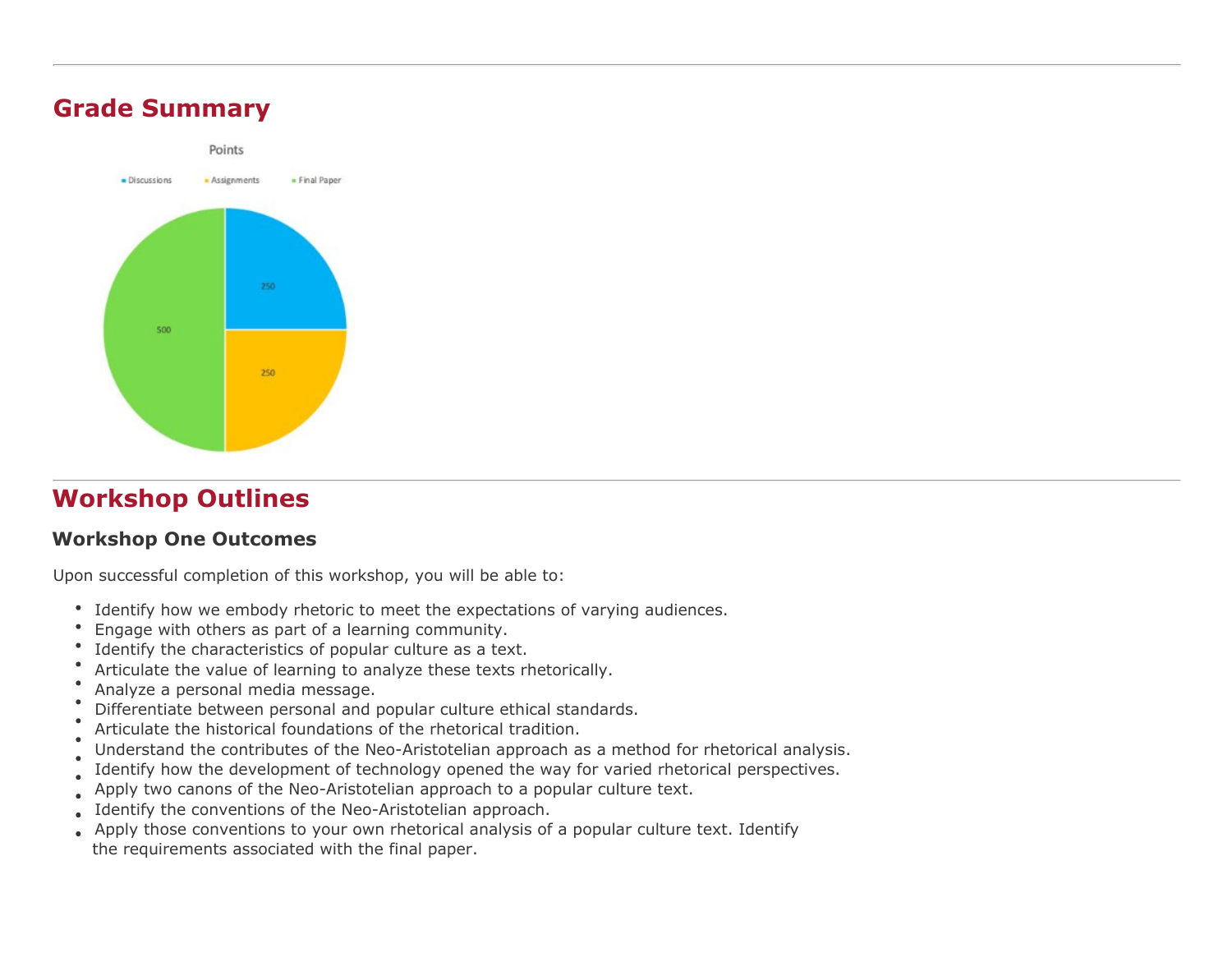#### **Workshop One Outline**

| Title                                                                                                                                              | <b>Due Dates</b>                                                                             | Time         | <b>Points</b> |
|----------------------------------------------------------------------------------------------------------------------------------------------------|----------------------------------------------------------------------------------------------|--------------|---------------|
| 1.1 One-Week Discussion:<br><b>Greetings!</b>                                                                                                      | Initial post due by Day 3. Response due<br>by the end of the workshop.                       | 1 hour       | 20            |
| 1.2 Two-Week Discussion: What are Initial post due by the end of the<br><b>Popular Cultural Texts and Why</b><br><b>Analyze Them Rhetorically?</b> | workshop. Responses due by the end of<br>Workshop Two.                                       | 3 hours      | [40]          |
| 1.3 Two-Week Discussion: Meet<br><b>Aristotle!</b>                                                                                                 | Initial post due by the end of the<br>workshop. Responses due by the end of<br>Workshop Two. | 3 hours      | [40]          |
| 1.4 Assignment: What Do You See?                                                                                                                   | Due by the end of the workshop.                                                              | 2 hours      | 25            |
| 1.5 Exercise: What's Up with the<br><b>Final Paper?</b>                                                                                            | Due by the end of the workshop.                                                              | 1 hour       | O             |
|                                                                                                                                                    | <b>Totals</b>                                                                                | 10 hours $*$ | 45            |

\*These times are only estimates. Actual completion times will vary. [Points awarded in Workshop Two]

#### **Workshop Two Outcomes**

- Engage with others as a part of a learning community.
- Clarify your thinking about popular texts and rhetorical analysis.  $\bullet$
- Engage with others as a part of a learning community.
- Discuss the foundations of rhetorical analysis.
- Discuss the differences between your and your peer's understanding of the chapter.
- Explain the history of one rhetorical perspective of your choosing.
- Articulate the conventions of said rhetorical perspective.
- Apply the conventions of the rhetorical perspective you chose in 2.3 to a popular culture text.
- Demonstrate a critical understanding of the rhetorical perspective you have chosen.
- Identify a possible popular text and rhetorical perspective for your final paper. Identify
- why you are interested in that text and rhetorical perspective.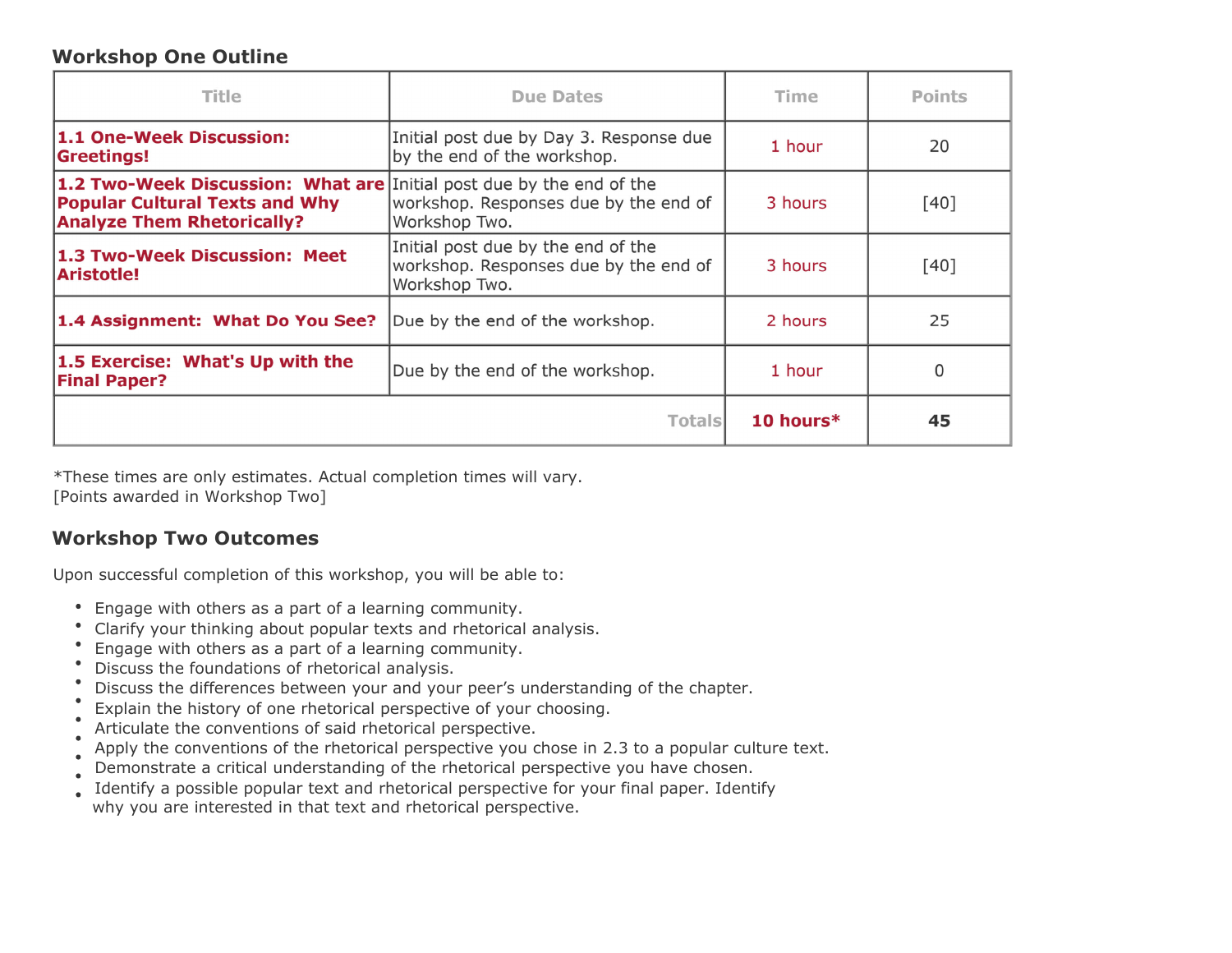#### **Workshop Two Outline**

| Title                                                             | <b>Due Dates</b>                                                                               | Time      | <b>Points</b> |
|-------------------------------------------------------------------|------------------------------------------------------------------------------------------------|-----------|---------------|
| 2.1 Two-Week Discussion: 1.2<br><b>Response</b>                   | Responses due by the end of the<br>workshop.                                                   | 1 hour    | 40            |
| 2.2 Two-Week Discussion: 1.3<br><b>Response</b>                   | Responses due by the end of the<br>workshop.                                                   | 1 hour    | 40            |
| 2.3 Two-Week Discussion: Pick a<br><b>Rhetorical Perspective!</b> | Initial post due by the end of the<br>workshop. Responses due by the end of<br>Workshop Three. | 5 hours   | [40]          |
| 2.4 Assignment: What Do You See?                                  | Due by the end of the workshop.                                                                | 2 hours   | 25            |
| 2.5 Assignment: Texts and<br><b>Rhetorical Perspectives</b>       | Due by the end of the workshop.                                                                | 1 hour    | 15            |
|                                                                   | <b>Totals</b>                                                                                  | 10 hours* | 120           |

\*These times are only estimates. Actual completion times will vary.

[Points awarded in Workshop Three]

#### **Workshop Three Outcomes**

- Engage with others as a part of a learning community.
- Clarify your thinking about the foundations of rhetorical analysis.
- Identify the requisite steps for gathering research.
- Identify the requisite steps for examining a popular culture text.
- Reflect on your new understanding about the process of researching and organizing a paper.
- Engage with others as part of a learning community.
- Apply the OCLS services to find resources related to your research question.
- Articulate a research question for your rhetorical situation.
- Locate three to five sources that speak to your rhetorical situation.
- Apply the OCLS services to find resources related to your research question.
- Articulate a research question for your rhetorical perspective. Locate three to five sources to support the analysis of your rhetorical perspective.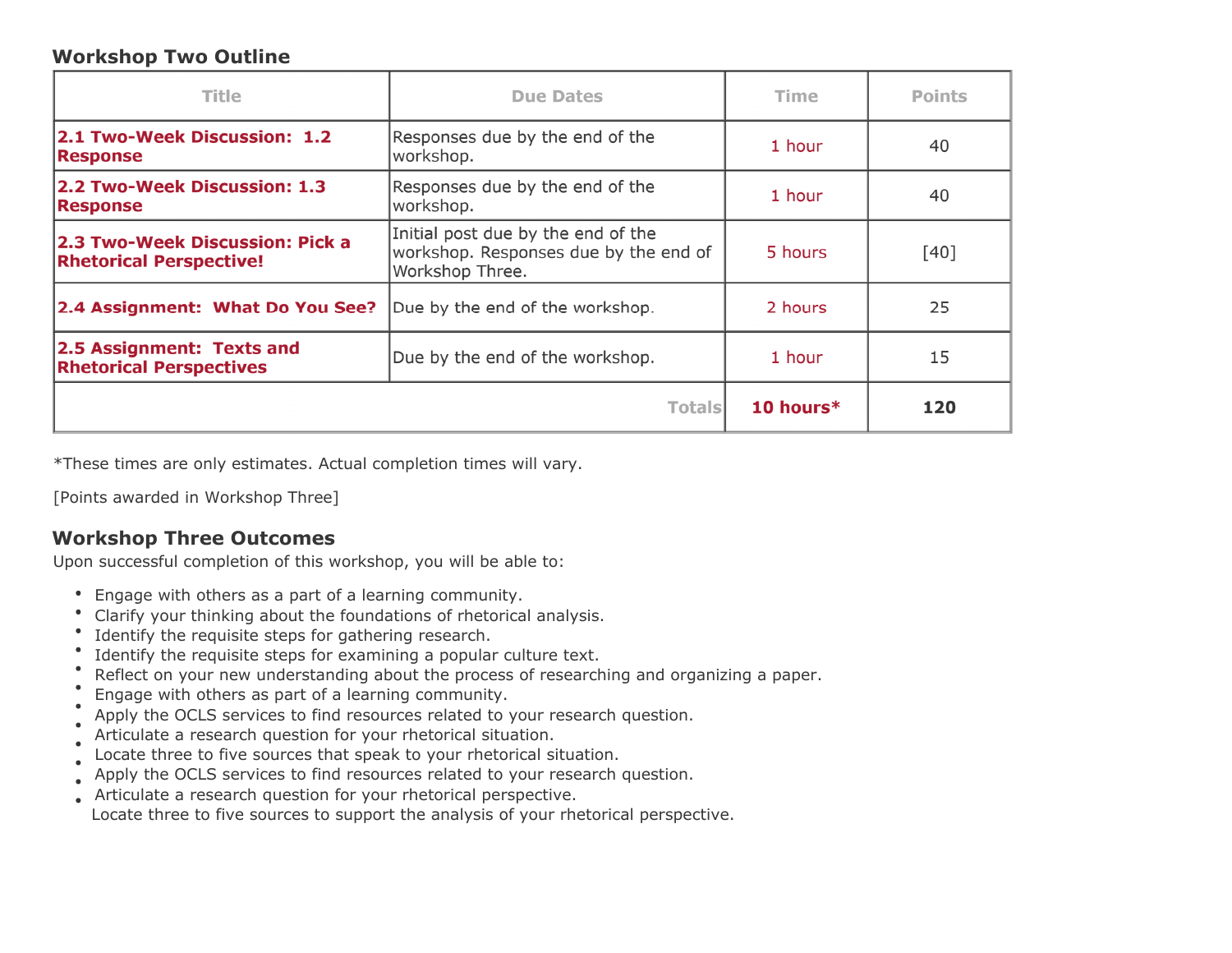#### **Workshop Three Outline**

| <b>Title</b>                                                                   | <b>Due Dates</b>                                                       | <b>Time</b>  | <b>Points</b> |
|--------------------------------------------------------------------------------|------------------------------------------------------------------------|--------------|---------------|
| 3.1 Two-Week Discussion: 2.3<br><b>Response</b>                                | Responses due by the end of the<br>workshop.                           | 1 hour       | 40            |
| 3.2 One-Week Discussion:<br><b>Gathering Research and Examining a</b><br> Text | Initial post due by Day 3. Response due<br>by the end of the workshop. | 2 hours      | 20            |
| 3.3 Assignment: Researching Your<br><b>Rhetorical Situation</b>                | Due by the end of the workshop.                                        | 5 hours      | 30            |
| 3.4 Assignment: Researching the<br><b>Rhetorical Perspective</b>               | Due by the end of the workshop.                                        | 5 hours      | 30            |
|                                                                                | <b>Totals</b>                                                          | 13 hours $*$ | 120           |

\*These times are only estimates. Actual completion times will vary.

#### **Workshop Four Outcomes**

Upon successful completion of this workshop, you will be able to:

- Identify the content of your outline.
- Engage with others as a part of a learning community.  $\bullet$  .
- Organize your paper into the introduction, body, and conclusion.
- Assemble your research to best fit your argument.  $\bullet$
- $\bullet$ Analyze the strength of your argument and adjust the structure of your essay.

#### **Workshop Four Outline**

| <b>Title</b>                                                                         | <b>Due Dates</b>                                                       | <b>Time</b>  | <b>Points</b> |
|--------------------------------------------------------------------------------------|------------------------------------------------------------------------|--------------|---------------|
| 4.1 One-Week Discussion:<br><b>Structuring a Rhetorical Analysis</b><br><b>Essay</b> | Initial post due by Day 3. Response due<br>by the end of the workshop. | 2 hours      | 20            |
| 4.2 Assignment: Detailed Outline                                                     | Due by the end of the workshop.                                        | 8 hours      | 100           |
|                                                                                      | <b>Totals</b>                                                          | 10 hours $*$ | 120           |

\*These times are only estimates. Actual completion times will vary.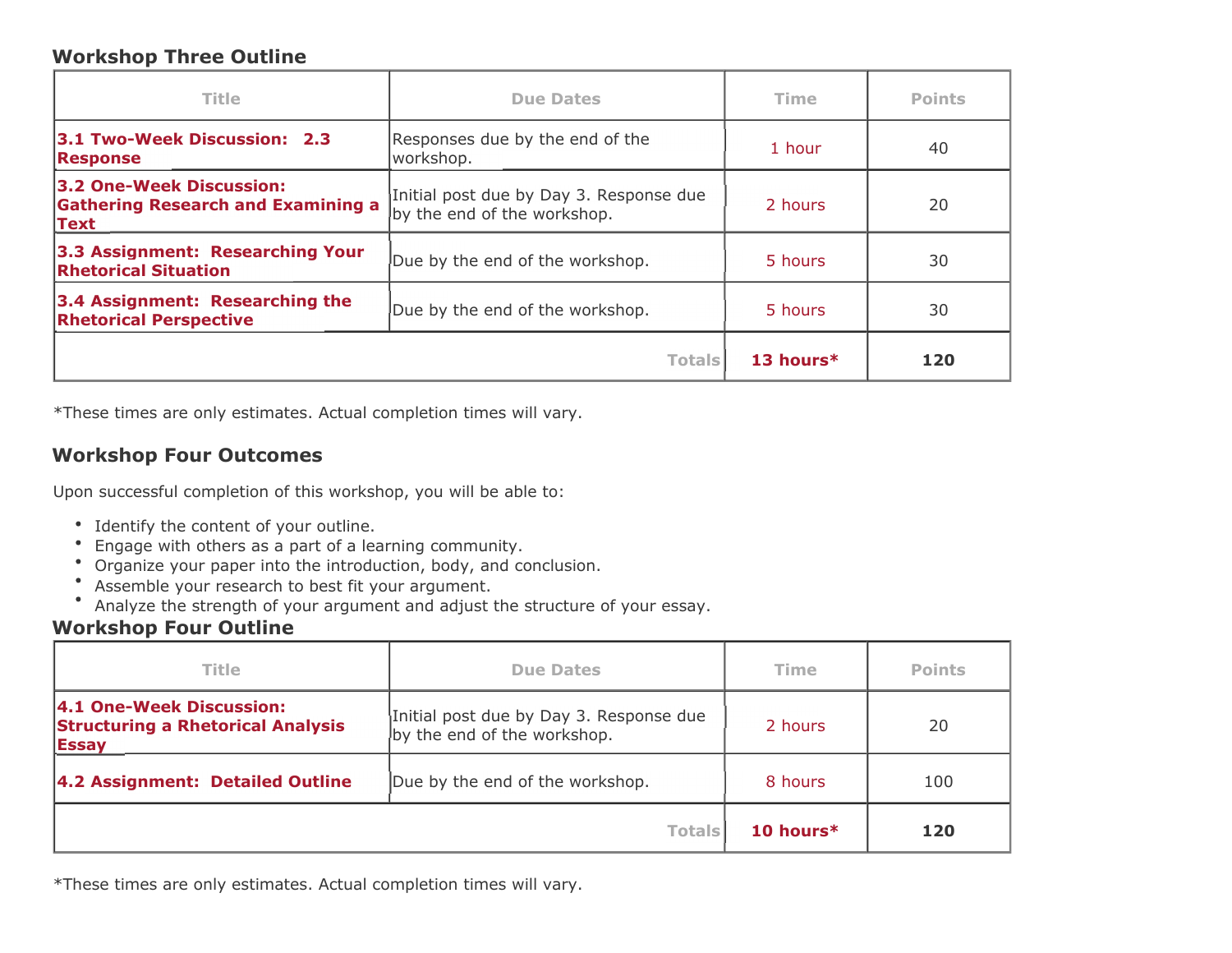#### **Workshop Five Outcomes**

Upon successful completion of this workshop, you will be able to:

- Assess structure and organization of the final paper.
- Provide effective feedback to your fellow writers.
- Integrate feedback into your revision process.
- $\bullet$ Identify clutter in your writing.
- Edit for simplicity and clarity in your writing.
- $\bullet$ Identify moral/ethical implicit messages in your popular culture text. Compare
- personal values to a popular culture text.

#### **Workshop Five Outline**

| <b>Title</b>                                                            | <b>Due Dates</b>                                                       | <b>Time</b> | <b>Points</b> |
|-------------------------------------------------------------------------|------------------------------------------------------------------------|-------------|---------------|
| 5.1 One-Week Discussion: Peer<br><b>Review</b>                          | Initial post due by Day 1. Response due<br>by the end of the workshop. | 5 hours     | 50            |
| 5.2 One-Week Discussion: Style -<br><b>Composition and Ornament</b>     | Initial post due by Day 3. Response due<br>by the end of the workshop. | 2 hours     | 20            |
| 5.3 Assignment: A Biblical<br><b>Perspective in Rhetorical Analysis</b> | Due by the end of the workshop.                                        | 5 hours     | 25            |
|                                                                         | <b>Totals</b>                                                          | 12 hours*   | 95            |

\*These times are only estimates. Actual completion times will vary.

#### **Workshop Six Outcomes**

- Present an analysis of a popular cultural text through the lens of a particular rhetorical perspective.
- Integrate research and examples to support and develop your analysis.
- Organize a rhetorical analysis paper into introduction, body, and conclusion.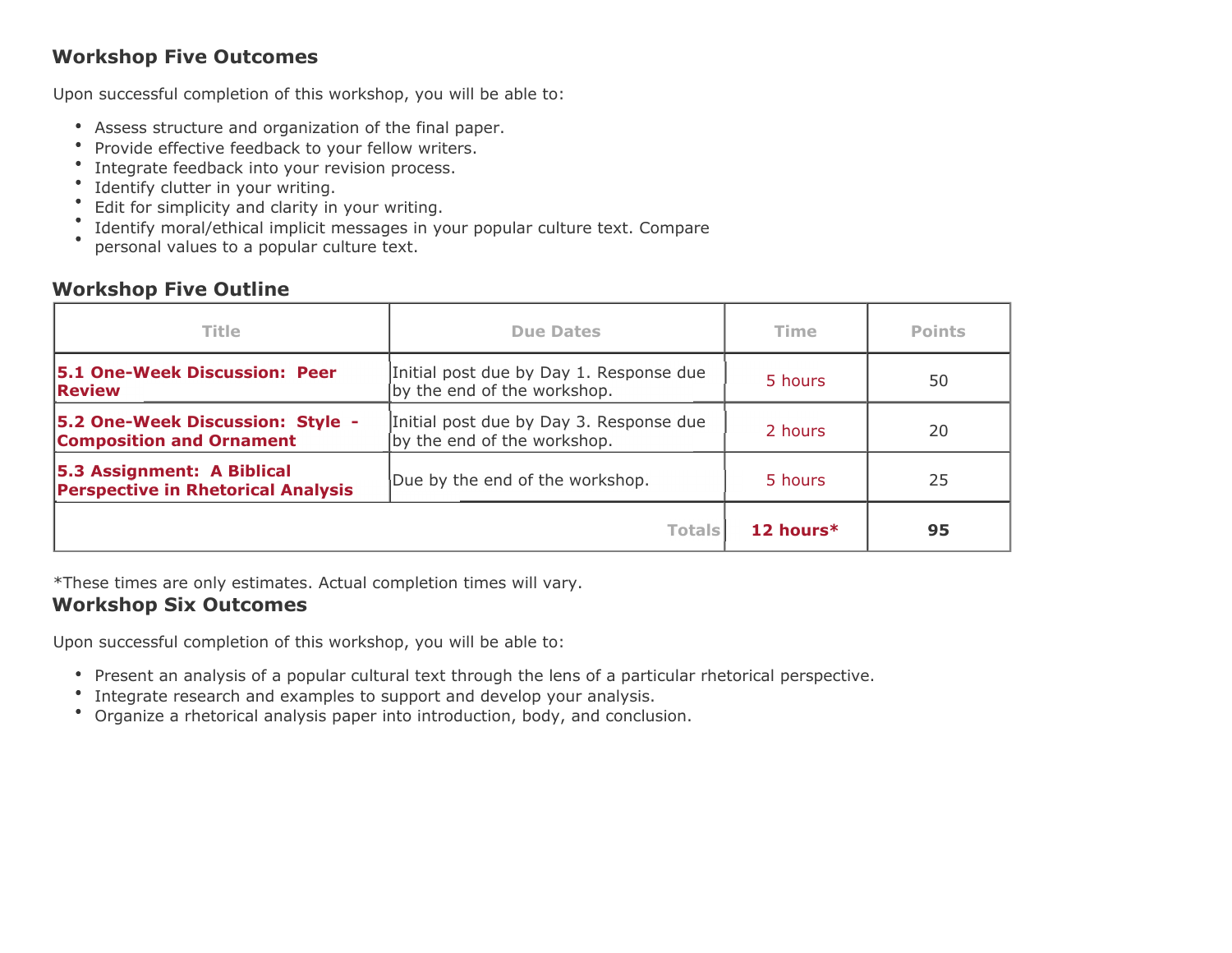#### **Workshop Six Outline**

| Title                                          | <b>Time</b><br><b>Due Dates</b> |                | <b>Points</b>   |
|------------------------------------------------|---------------------------------|----------------|-----------------|
| 6.1 Assignment: Rhetorical Analysis  <br>Paper | Due by the end of the workshop. | 15 hours       | 500             |
| <b>End of Course Survey</b>                    | Due by the end of the workshop. | 30 minutes     | 10 Extra Credit |
|                                                | <b>Totals</b>                   | 15.5 hours $*$ | 500             |

\*These times are only estimates. Actual completion times will vary.

#### **Outline Totals**

| <b>Total Time</b> | <b>Total Points</b> |
|-------------------|---------------------|
| 70.5 hours $*$    | 1000                |

\* These timings are based on estimations of average times to complete each activity. Actual activity completion times will vary.

# **Alternative Assignment Policy**

Students with a documented disability may request accommodations for an alternative assignment(s) for course activities (Examples: video assignments, etc.). It is the student's responsibility to submit the form received from the Disability Services Office indicating his/her specific accommodation to the instructor prior to the start of each course.

# **Expectations, Policies, and Important Student Information**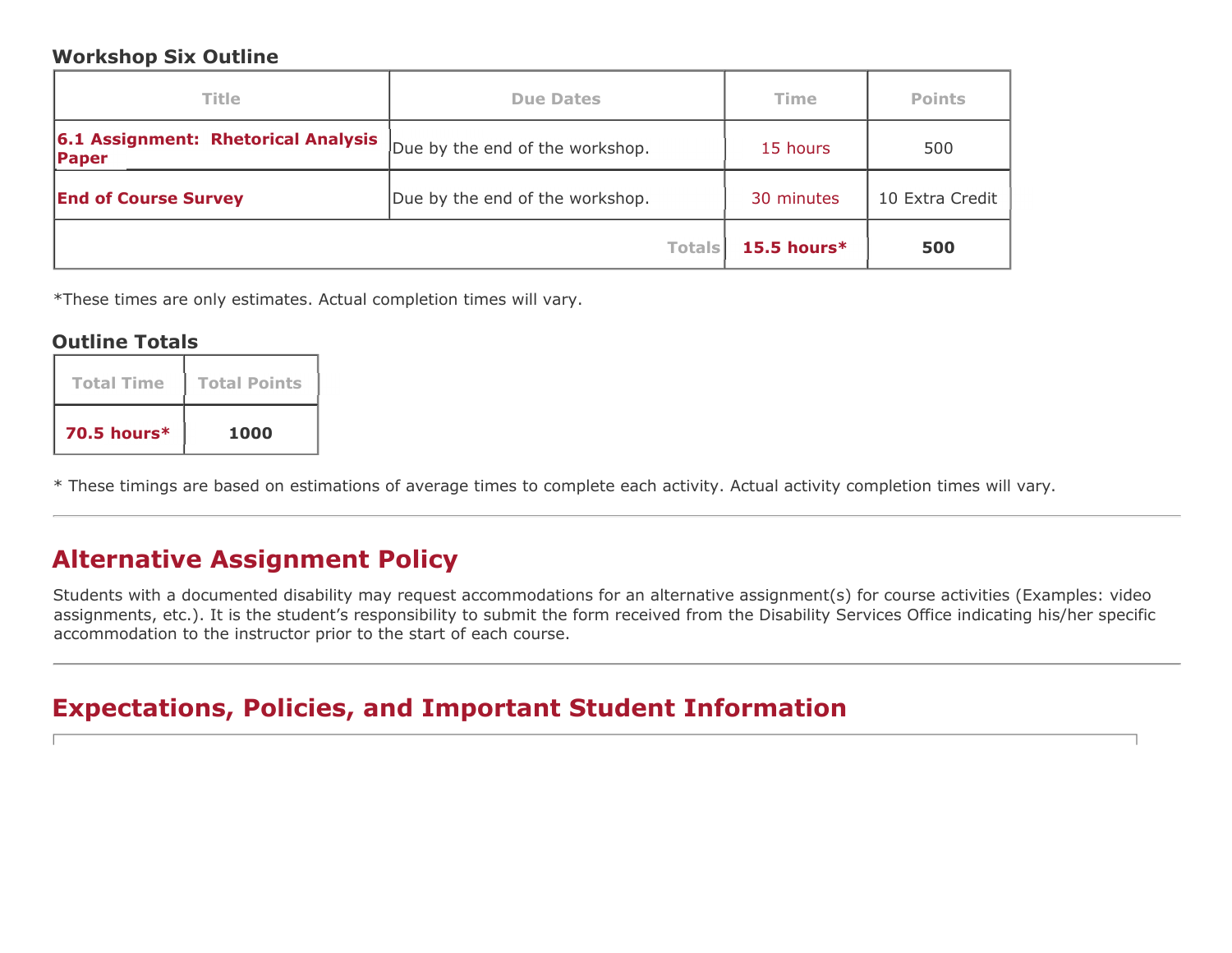| <b>School/Division</b>                                                                            | Link                                                                  |
|---------------------------------------------------------------------------------------------------|-----------------------------------------------------------------------|
| DeVoe School of Business<br><b>IDivision of Liberal Arts</b><br>School of Services and Leadership | View School/Division Ex pectations, Policies, and Student Information |
| School of Educational Leadership                                                                  | View School/Division Ex pectations, Policies, and Student Information |
| Wesley Seminary @ IWU                                                                             | View School/Division Ex pectations, Policies, and Student Information |
| Nursing - Undergraduate                                                                           | View School/Division Ex pectations, Policies, and Student Information |
| Nursing - Graduate                                                                                | View School/Division Ex pectations, Policies, and Student Information |

# **Course Resources**

- File: Final Paper Overview
- File: Sample Student Paper
- File: Detailed Outline Template
- File: Peer Review Feedback Form
- PDF: Annotated Bibliography Guide
- PDF: Excerpts from On Writing Well by William Zinsser
- PDF: Tips for Cutting Clutter
- Textbook: *The Rhetorical Power of Popular Culture: Considering Mediated Texts*
- Video: Bryan Stevenson's acceptance speech at the 2018 W.E.B Dubois Medal Ceremony
- Video: Dr. Ravi Zacharias's Baccalaureate Speech at Liberty University in 2013
- Video: Ellen Page's coming-out speech at the 2014 Human Rights Campaign Foundation's "Time to Thrive" conference
- Video: Erwin McManus Tedx Talk on "What Makes Us Uniquely Human"
- Video: Michael Moore's acceptance speech for Best Documentary at the 75th Academy Awards ceremony in 2003
- Video: David French discusses intersectionality and identity politics  $\bullet$
- Video: Sir Patrick Stewart's 2014 speech about his advocacy against domestic violence
- Video: Denzel Washington's 2011 Commencement Address at the University of Pennsylvania
- Videos: Kaltura How-To Videos
- Video: "Wings" by Macklemore and Ryan Lewis: